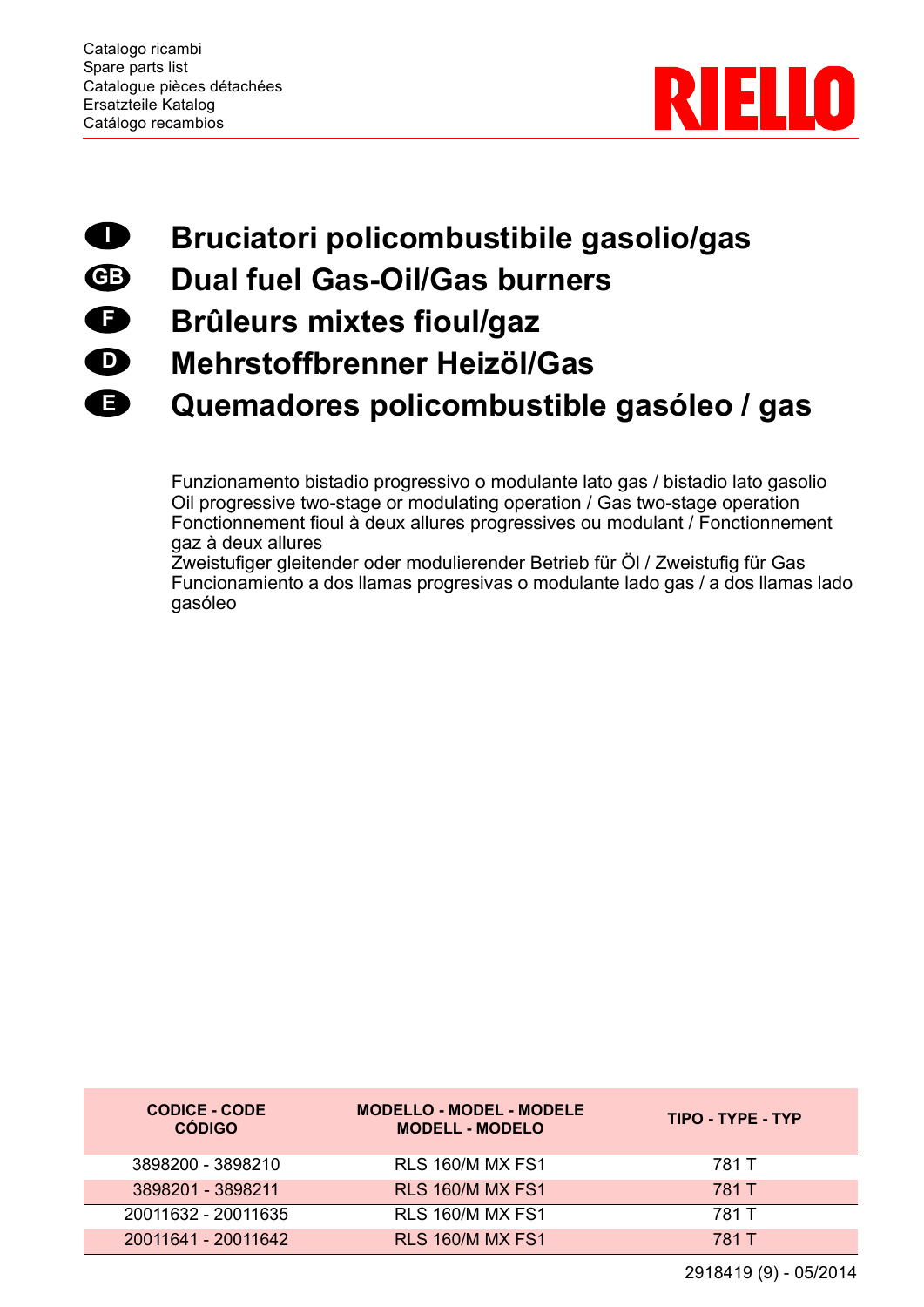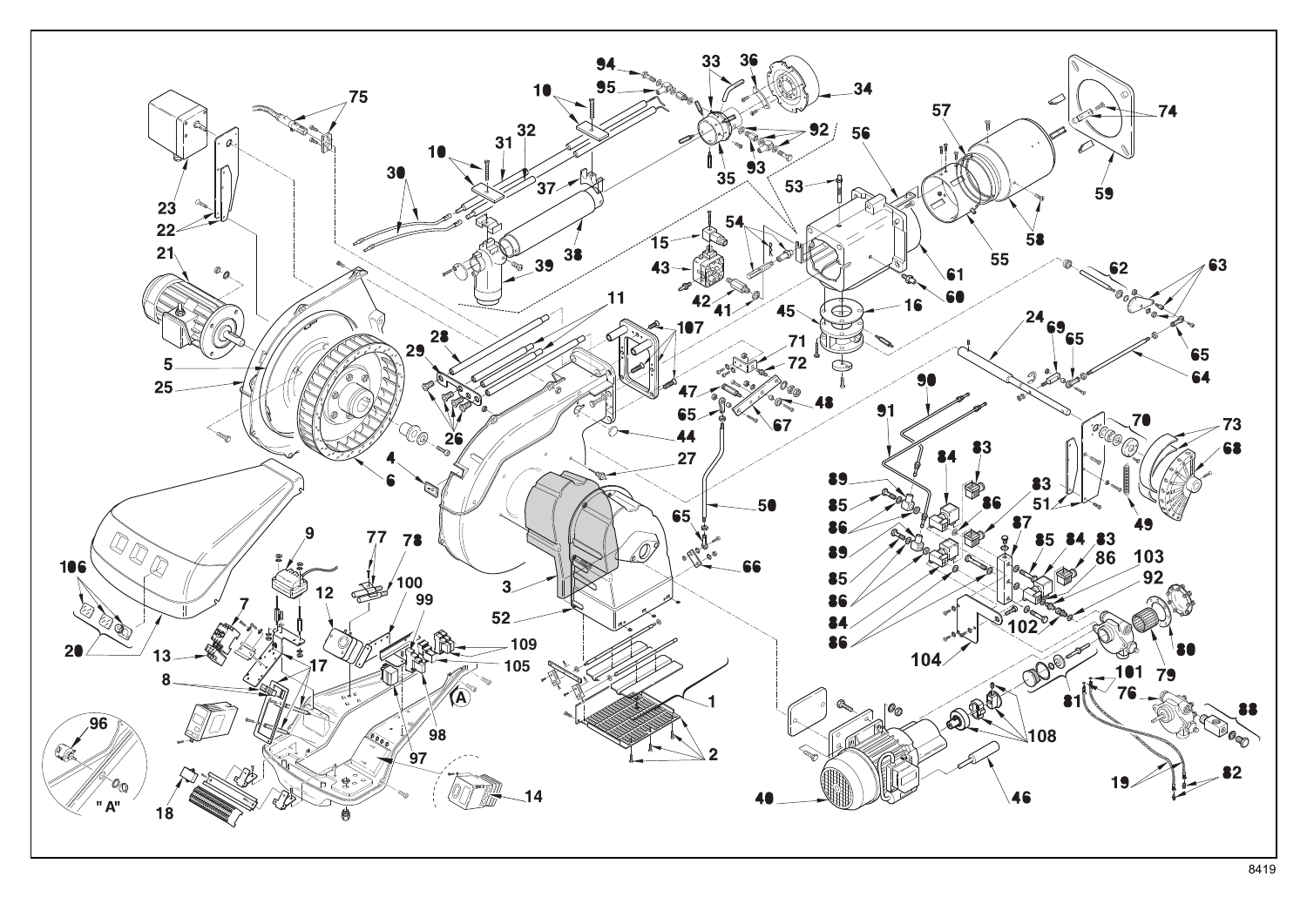| N.              | COD     | I∗<br>3898211<br>389821                 | 20011635<br>20011642<br>$\frac{3898200}{3898201} - \frac{1}{20011632}$ | <b>DESCRIZIONE</b>                                                      | <b>DESCRIPTION</b>         | <b>DESCRIPTION</b>           | <b>BESCHREIBUNG</b>      | <b>DENOMINACION</b>                         | MATRICOLA BRUCIATORE<br><b>BURNER SERIAL NUMBER</b><br><b>MATRICULE BRULEUR</b><br><b>BRENNER KENN-NUMMER</b><br>MATRICULA QUEMADÓRES | **           |
|-----------------|---------|-----------------------------------------|------------------------------------------------------------------------|-------------------------------------------------------------------------|----------------------------|------------------------------|--------------------------|---------------------------------------------|---------------------------------------------------------------------------------------------------------------------------------------|--------------|
|                 | 3012583 |                                         |                                                                        | <b>GRUPPO SERRANDA</b>                                                  | <b>AIR DAMPER ASSEMBLY</b> | <b>GROUPE VOLET AIR</b>      | <b>LUFTKLAPPE</b>        | CONJUNTO REGISTRO AIRE                      | $\leq$ 02356xxxxxx                                                                                                                    |              |
|                 | 3013684 |                                         |                                                                        | GRUPPO SERRANDA                                                         | AIR DAMPER ASSEMBLY        | <b>GROUPE VOLET AIR</b>      | LUFTKLAPPE               | CONJUNTO REGISTRO AIRE                      | $\geq 02366$ xxxxxx                                                                                                                   |              |
|                 | 3013684 |                                         |                                                                        | <b>GRUPPO SERRANDA</b>                                                  | <b>AIR DAMPER ASSEMBLY</b> | <b>GROUPE VOLET AIR</b>      | <b>LUFTKLAPPE</b>        | <b>CONJUNTO REGISTRO AIRE</b>               |                                                                                                                                       |              |
| 2               | 3003086 |                                         |                                                                        | <b>PROTEZIONE</b>                                                       | <b>GRID</b>                | <b>PROTECTION</b>            | <b>SCHUTZGITTER</b>      | <b>PROTECION</b>                            | $\leq 02356$ xxxxxx                                                                                                                   |              |
| 2               | 3013683 |                                         |                                                                        | <b>PROTEZIONE</b>                                                       | <b>GRID</b>                | <b>PROTECTION</b>            | <b>SCHUTZGITTER</b>      | <b>PROTECION</b>                            | ≥ 02366xxxxxx                                                                                                                         |              |
| 2               | 3013683 |                                         |                                                                        | <b>PROTEZIONE</b>                                                       | <b>GRID</b>                | <b>PROTECTION</b>            | <b>SCHUTZGITTER</b>      | <b>PROTECION</b>                            |                                                                                                                                       |              |
| 3               | 3012553 |                                         |                                                                        | <b>FONOASSORBENTE</b>                                                   | <b>SOUND DAMPING</b>       | <b>INSONORISANT</b>          | <b>GERÄUSCHDÄMMUNG</b>   | AISLAMIENTO ACUSTICO                        | $\leq$ 02356xxxxxx                                                                                                                    | $\mathsf{C}$ |
| 3               | 3013682 |                                         |                                                                        | <b>FONOASSORBENTE</b>                                                   | SOUND DAMPING              | <b>INSONORISANT</b>          | GERÄUSCHDÄMMUNG          | AISLAMIENTO ACUSTICO                        | $\geq 02366$ xxxxxx                                                                                                                   | C            |
| 3               | 3013682 |                                         |                                                                        | <b>FONOASSORBENTE</b>                                                   | <b>SOUND DAMPING</b>       | <b>INSONORISANT</b>          | <b>GERÄUSCHDÄMMUNG</b>   | AISLAMIENTO ACÙSTICO                        |                                                                                                                                       | $\mathsf{C}$ |
|                 | 3003763 | $\bullet$                               | $\bullet$                                                              | <b>VISORE</b><br>$\bullet$                                              | <b>INSPECTION WINDOW</b>   | <b>VISEUR</b>                | <b>SICHTFENSTER</b>      | <b>VISOR</b>                                |                                                                                                                                       |              |
| 5               | 3012573 |                                         |                                                                        | <b>ANELLO</b>                                                           | <b>PISTON SEAL</b>         | <b>JOINT TORIQUE</b>         | <b>LIPPENDICHTUNG</b>    | <b>RACORD</b>                               |                                                                                                                                       | B            |
| 6               | 3012555 | $\bullet$<br>$\bullet$                  | $\bullet$                                                              | <b>GIRANTE</b><br>$\bullet$                                             | <b>FAN</b>                 | <b>TURBINE</b>               | GEBLÄSERAD               | TURBINA                                     |                                                                                                                                       | C            |
|                 | 3003637 | $\bullet$                               | $\bullet$                                                              | <b>CONTATTORE</b><br>$\bullet$                                          | <b>CONTACTOR</b>           | <b>CONTACTEUR</b>            | <b>SCHÜTZ</b>            | CONTACTOR                                   | $\leq 02179$ xxxxxx                                                                                                                   | ${\bf C}$    |
|                 | 3013978 | $\bullet$                               | $\bullet$                                                              | CONTATTORE                                                              | CONTACTOR                  | <b>CONTACTEUR</b>            | <b>SCHÜTZ</b>            | CONTACTOR                                   | $\geq 02189$ xxxxxx                                                                                                                   | C            |
|                 | 3013978 |                                         | $\bullet$                                                              | <b>CONTATTORE</b><br>$\bullet$                                          | <b>CONTACTOR</b>           | <b>CONTACTEUR</b>            | <b>SCHÜTZ</b>            | <b>CONTACTOR</b>                            |                                                                                                                                       | ${\bf C}$    |
| 8               | 3012080 |                                         | $\bullet$                                                              | <b>INTERRUTTORE</b>                                                     | <b>SWITCH</b>              | <b>INTERRUPTEUR</b>          | <b>SCHALTER</b>          | <b>INTERRUPTOR</b>                          |                                                                                                                                       | C            |
| 9               | 3003785 |                                         |                                                                        | <b>TRASFORMATORE</b>                                                    | TRANSFORMER                | <b>TRANSFORMATEUR</b>        | ZÜNDTRANSFORMATOR        | TRANSFORMADOR                               |                                                                                                                                       | B            |
| 10              | 3012626 | $\bullet$<br>$\bullet$                  | $\bullet$                                                              | <b>PIASTRINA</b><br>$\bullet$                                           | <b>PLATE</b>               | <b>PLAQUETTE ETRIER</b>      | <b>PLATTE</b>            | <b>PLATTE</b>                               |                                                                                                                                       |              |
| 11              | 3012627 |                                         |                                                                        | <b>PROLUNGA PERNO</b>                                                   | <b>BAR EXTENSION</b>       | <b>RALLONGE DE GLISSIERE</b> | <b>VERLÄNGERUNG</b>      | PROLUNGACIÓN PERNO                          | $\leq$ 02356xxxxxx                                                                                                                    |              |
| 11              | 3013686 | $\bullet$<br>$\bullet$                  |                                                                        | PROLUNGA PERNO                                                          | <b>BAR EXTENSION</b>       | RALLONGE DE GLISSIERE        | VERLÄNGERUNG             | PROLUNGACIÓN PERNO                          | ≥ 02366xxxxxx                                                                                                                         |              |
| 11              | 3013686 |                                         |                                                                        | <b>PROLUNGA PERNO</b>                                                   | <b>BAR EXTENSION</b>       | <b>RALLONGE DE GLISSIERE</b> | VERLÄNGERUNG             | PROLUNGACIÓN PERNO                          |                                                                                                                                       |              |
| 12              | 3007444 | $\bullet$<br>$\bullet$                  | $\bullet$                                                              | PRESSOSTATO ARIA<br>$\bullet$                                           | AIR PRESSURE SWITCH        | PRESSOSTAT AIR               | LUFTDRUCKWÄCHTER         | PRESÓSTATO AIRE                             |                                                                                                                                       | A            |
| 13              | 3013676 |                                         |                                                                        | <b>RELÈ TERMICO</b>                                                     | <b>OVERLOAD</b>            | <b>RELAIS THERMIQUE</b>      | <b>ÜBERSTROMAUSLÖSER</b> | RELÈ TERMICO                                | $\leq$ 02179xxxxxx                                                                                                                    | $\mathsf{C}$ |
| 13              | 3013980 |                                         |                                                                        | RELÈ TERMICO                                                            | OVERLOAD                   | <b>RELAIS THERMIQUE</b>      | ÜBERSTROMAUSLÖSER        | <b>RELÈ TERMICO</b>                         | ≥ 02189xxxxxx                                                                                                                         | C            |
| 13 <sup>°</sup> | 3013676 |                                         | $\bullet$                                                              | $\bullet$ RELÈ TERMICO                                                  | <b>OVERLOAD</b>            | <b>RELAIS THERMIQUE</b>      | ÜBERSTROMAUSLÖSER        | <b>RELÈ TERMICO</b>                         |                                                                                                                                       | $\mathsf{C}$ |
| 14              |         |                                         |                                                                        | 3006090 $\cdot \cdot \cdot \cdot$   $\cdot$   $\cdot$   APPARECCHIATURA | CONTROL BOX                | BOITE DE CONTROLE            | STEUERGERÄT              | CAJA CONTROL                                |                                                                                                                                       | B            |
| 15              | 3012347 |                                         |                                                                        | $\vert \bullet \vert \bullet \vert \bullet \vert \bullet \vert$ PRESA   | <b>SOCKET</b>              | <b>PRISE</b>                 | <b>STECKBUCHSE</b>       | <b>CONECTOR</b>                             |                                                                                                                                       | $\mathsf{C}$ |
| 16              | 3005482 | $\bullet$ $\bullet$ $\bullet$ $\bullet$ |                                                                        | $\bullet$ $\vdash$ GUARNIZIONE                                          | SEAL                       | <b>RONDELLE</b>              | <b>FLANSCHDICHTUNG</b>   | JUNTA                                       |                                                                                                                                       | B            |
| 17 <sup>1</sup> | 3012343 | $\bullet$<br>$\bullet$                  |                                                                        | <b>SUPPORTO</b>                                                         | <b>SUPPORT</b>             | <b>SUPPORT</b>               | <b>HALTER</b>            | <b>SOPORTE</b>                              | $\leq 02179$ xxxxxx                                                                                                                   |              |
| 18 <sup>1</sup> | 3012155 | $\bullet$ $\bullet$                     | $\bullet$                                                              | • FILTRO ANTIDISTURBO                                                   | <b>DEGLITCHER</b>          | <b>FILTRE</b>                | <b>ENTSTÖRER</b>         | <b>FILTRO ANTI-</b><br><b>INTERFERENCIA</b> |                                                                                                                                       | C            |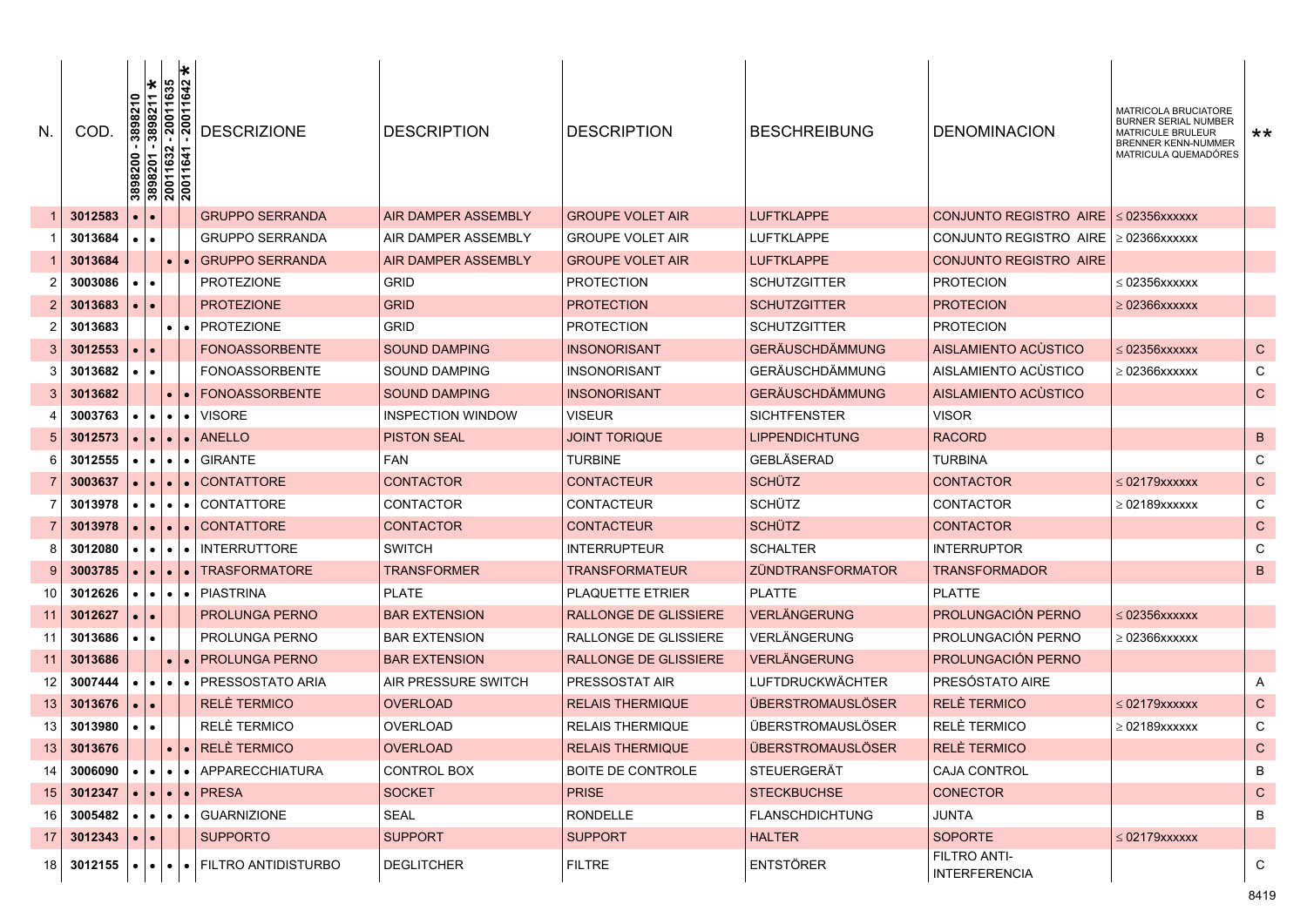| N.   | COD.     |                     | l∗<br>3898210<br>3898211 *<br>-20011635<br>-20011642<br>$\begin{array}{r} \hline 3898200 - \\ 3898201 - \\ 20011632 \\ \hline 20011641 \end{array}$ | <b>DESCRIZIONE</b>                         | <b>DESCRIPTION</b>       | <b>DESCRIPTION</b>                        | <b>BESCHREIBUNG</b>                | <b>DENOMINACION</b>        | MATRICOLA BRUCIATORE<br><b>BURNER SERIAL NUMBER</b><br><b>MATRICULE BRULEUR</b><br>BRENNER KENN-NUMMER<br>MATRICULA QUEMADÓRES | $***$        |
|------|----------|---------------------|-----------------------------------------------------------------------------------------------------------------------------------------------------|--------------------------------------------|--------------------------|-------------------------------------------|------------------------------------|----------------------------|--------------------------------------------------------------------------------------------------------------------------------|--------------|
| 19   | 3006182  |                     |                                                                                                                                                     | <b>TUBO FLESSIBILE</b><br>$\bullet$        | <b>FLEXIBLE OIL LINE</b> | <b>FLEXIBLE</b>                           | <b>SCHLAUCH</b>                    | <b>TUBO FLEXIBLE</b>       |                                                                                                                                |              |
| 20   | 3013119  |                     | $\bullet$<br>$\bullet$                                                                                                                              | $\bullet$ COFANO                           | <b>COVER</b>             | <b>COFFRET</b>                            | <b>VERKLEIDUNG</b>                 | <b>ENVOLVENTE</b>          |                                                                                                                                |              |
| 21   | 20050960 |                     | $\bullet$                                                                                                                                           | $\bullet$   MOTORE                         | <b>MOTOR</b>             | <b>MOTEUR</b>                             | <b>MOTOR</b>                       | <b>MOTOR</b>               |                                                                                                                                | $\mathsf{C}$ |
| 22   | 3012585  |                     | $\bullet$<br>$\bullet$                                                                                                                              | $\bullet$   PIASTRA                        | <b>ANCHOR PLATE</b>      | PLATINE DE BLOCAGE                        | ARRETIERPLATTE                     | <b>PLACA</b>               |                                                                                                                                |              |
| 23   | 3012345  |                     | $\bullet$                                                                                                                                           | <b>SERVOMOTORE</b><br>$\bullet$            | <b>SERVOMOTOR</b>        | <b>SERVOMOTEUR</b>                        | <b>STELLMOTOR</b>                  | <b>SERVOMOTOR</b>          |                                                                                                                                |              |
| 24   | 3012349  |                     | $\bullet$<br>$\bullet$                                                                                                                              | $\bullet$   ALBERO                         | SHAFT                    | ARBRE                                     | WELLE                              | <b>ARBORILLO</b>           |                                                                                                                                |              |
| 25   | 3012587  |                     | $\bullet$<br>$\bullet$                                                                                                                              | <b>GUSCIO</b><br>$\bullet$                 | <b>HALF-SHELL</b>        | <b>COUVERCLE</b>                          | <b>HAUBE</b>                       | CÀSCARA                    |                                                                                                                                |              |
| 26   | 3003481  | $\bullet$<br>٠      |                                                                                                                                                     | <b>VITE</b>                                | <b>SCREW</b>             | <b>VIS</b>                                | <b>SCHRAUBE</b>                    | <b>TORNILLO</b>            | $\leq$ 02356xxxxxx                                                                                                             |              |
| 26   | 3013681  | $\bullet$           |                                                                                                                                                     | <b>VITE</b>                                | <b>SCREW</b>             | <b>VIS</b>                                | <b>SCHRAUBE</b>                    | <b>TORNILLO</b>            | $\geq 02366$ xxxxxx                                                                                                            |              |
| 26   | 3013681  |                     | $\bullet$                                                                                                                                           | <b>VITE</b><br>$\bullet$                   | <b>SCREW</b>             | <b>VIS</b>                                | <b>SCHRAUBE</b>                    | <b>TORNILLO</b>            |                                                                                                                                |              |
| 27   | 3003891  |                     | $\bullet$<br>$\bullet$                                                                                                                              | <b>RACCORDO</b><br>$\bullet$               | <b>CONNECTOR</b>         | <b>MAMELON</b>                            | <b>NIPPEL</b>                      | <b>RACORD</b>              |                                                                                                                                | ${\rm C}$    |
| 28   | 3012628  |                     | $\bullet$                                                                                                                                           | <b>PERNO</b>                               | <b>BAR</b>               | <b>GLISSIERE</b>                          | <b>BOLZEN</b>                      | <b>PERNO</b>               | $\leq$ 02356xxxxxx                                                                                                             | C            |
| 29   | 3012629  |                     |                                                                                                                                                     | <b>STAFFA</b>                              | <b>BRACKET</b>           | <b>SUPPORT</b>                            | <b>KONSOLE</b>                     | <b>SOPORTE</b>             | $\leq 02356$ xxxxxx                                                                                                            |              |
| 30   | 3003795  |                     | $\bullet$<br>$\bullet$                                                                                                                              | COLLEGAMENTO<br><b>ELETTRODO</b>           | H.T. LEAD                | <b>CONNEXION POUR</b><br><b>ELECTRODE</b> | VERBINDUNG FÜR<br><b>ELEKTRODE</b> | CABLE CONEXIÓN             |                                                                                                                                |              |
| 31   | 3013172  |                     | $\bullet$                                                                                                                                           | <b>ELETTRODO</b>                           | <b>ELECTRODE</b>         | <b>ELECTRODE PORCELAINE</b>               | <b>ELEKTRODE</b>                   | <b>ELECTRODO</b>           |                                                                                                                                | A            |
| 31   | 3013173  |                     | $\bullet$                                                                                                                                           | <b>ELETTRODO</b><br>$\bullet$              | ELECTRODE                | ELECTRODE PORCELAINE                      | <b>ELEKTRODE</b>                   | ELECTRODO                  |                                                                                                                                | Α            |
| 32   | 3013174  |                     | $\bullet$                                                                                                                                           | <b>ELETTRODO</b>                           | <b>ELECTRODE</b>         | <b>ELECTRODE PORCELAINE</b>               | <b>ELEKTRODE</b>                   | <b>ELECTRODO</b>           |                                                                                                                                | A            |
| 32   | 3013175  |                     | ٠                                                                                                                                                   | ELETTRODO<br>$\bullet$                     | <b>ELECTRODE</b>         | ELECTRODE PORCELAINE                      | <b>ELEKTRODE</b>                   | <b>ELECTRODO</b>           |                                                                                                                                | Α            |
| 33   | 3013181  |                     | $\bullet$<br>$\bullet$                                                                                                                              | •   TUBETTO                                | <b>TUBE</b>              | <b>TUYAU</b>                              | <b>RÖHRCHEN</b>                    | <b>TUBO</b>                |                                                                                                                                |              |
| 34   | 3013176  |                     | $\bullet$<br>$\bullet$                                                                                                                              | $\bullet$ TAZZA                            | <b>AIR DIFFUSER</b>      | DIFFUSEUR D'AIR                           | <b>FLAMMKOPFBECHER</b>             | DIFUSOR DEL AIRE           |                                                                                                                                | Α            |
| 35   | 3013177  |                     | $\bullet$<br>$\bullet$                                                                                                                              | <b>DISTRIBUTORE</b><br>$\bullet$           | <b>GAS HEAD</b>          | <b>DISTRIBUTEUR</b>                       | <b>GASVERTEILER</b>                | <b>DISTRIBUIDOR</b>        |                                                                                                                                |              |
| 36   | 3013178  |                     | $\bullet$<br>$\bullet$                                                                                                                              | •   PARZIALIZZATORE                        | <b>SHUTTER</b>           | <b>CLAPET</b>                             | <b>STAUSCHEIBE</b>                 | <b>ELICEPARCIALIZADORA</b> |                                                                                                                                |              |
| 37   | 3013179  |                     | $\bullet$<br>۰                                                                                                                                      | <b>SUPPORTO</b><br>$\bullet$               | <b>SUPPORT</b>           | <b>SUPPORT</b>                            | <b>HALTER</b>                      | <b>SOPORTE</b>             |                                                                                                                                |              |
| 38   | 3012636  |                     | $\bullet$                                                                                                                                           | <b>TUBO ESTERNO</b>                        | <b>EXTERIOR TUBE</b>     | <b>TUYAU EXTERIEUR</b>                    | <b>AUSSERER ROHR</b>               | <b>TUBO EXSTERNO</b>       |                                                                                                                                |              |
| 38   | 3012920  | $\bullet$           |                                                                                                                                                     | • TUBO ESTERNO                             | <b>EXTERIOR TUBE</b>     | <b>TUYAU EXTERIEUR</b>                    | <b>AUSSERER ROHR</b>               | <b>TUBO EXSTERNO</b>       |                                                                                                                                |              |
| 39 I | 3012637  |                     |                                                                                                                                                     | $\cdot \cdot \cdot$ $\cdot$ $\cdot$ GOMITO | <b>ELBOW</b>             | COUDE                                     | <b>SCHLITTEN</b>                   | CODO                       |                                                                                                                                |              |
| 40   | 3013180  | $\bullet$ $\bullet$ |                                                                                                                                                     | <b>MOTORE</b>                              | <b>MOTOR</b>             | <b>MOTEUR</b>                             | <b>MOTOR</b>                       | <b>MOTOR</b>               | $\leq 02436999999$                                                                                                             | $\mathsf{C}$ |
| 40   | 3013829  | $\bullet$           | $\bullet$                                                                                                                                           | MOTORE                                     | <b>MOTOR</b>             | <b>MOTEUR</b>                             | <b>MOTOR</b>                       | <b>MOTOR</b>               | $\geq 02446000000$                                                                                                             | C            |
| 40   | 3013829  |                     | $\bullet$                                                                                                                                           | $\bullet$ MOTORE                           | <b>MOTOR</b>             | <b>MOTEUR</b>                             | <b>MOTOR</b>                       | <b>MOTOR</b>               |                                                                                                                                | $\mathsf{C}$ |
| 41   | 3007088  |                     |                                                                                                                                                     | $\bullet$ $\bullet$ $\bullet$ GUARNIZIONE  | SEAL                     | RONDELLE                                  | <b>METALLDICHTUNG</b>              | JUNTA                      |                                                                                                                                | C.           |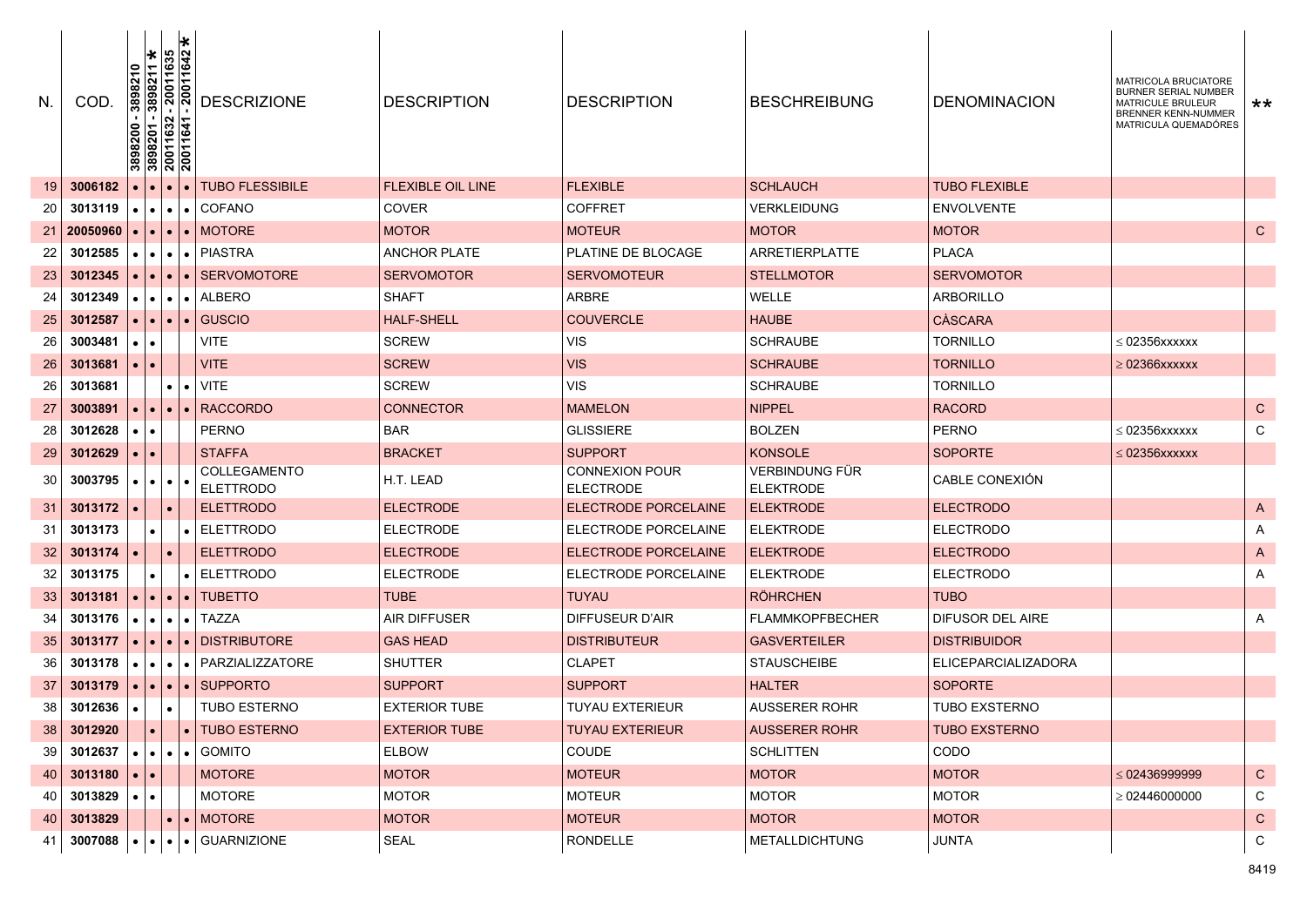| N. | COD.    | 00786     | $\begin{array}{r} \hline 3898210 \\ 3898211 \text{ } \text{\textcolor{red}{\star}} \\ \hline 120011635 \\ -20011642 \end{array}$<br>$\frac{1}{20}$ $\frac{1}{20}$ $\frac{1}{20}$<br>$\frac{888}{3800}$ |           | <b>DESCRIZIONE</b>         | <b>DESCRIPTION</b>         | <b>DESCRIPTION</b>          | <b>BESCHREIBUNG</b>     | <b>DENOMINACION</b>       | MATRICOLA BRUCIATORE<br><b>BURNER SERIAL NUMBER</b><br><b>MATRICULE BRULEUR</b><br><b>BRENNER KENN-NUMMER</b><br>MATRICULA QUEMADÓRES | $***$       |
|----|---------|-----------|--------------------------------------------------------------------------------------------------------------------------------------------------------------------------------------------------------|-----------|----------------------------|----------------------------|-----------------------------|-------------------------|---------------------------|---------------------------------------------------------------------------------------------------------------------------------------|-------------|
| 42 | 3006615 |           |                                                                                                                                                                                                        |           | <b>RACCORDO</b>            | <b>CONNECTOR</b>           | <b>MAMELON</b>              | <b>NIPPEL</b>           | <b>RACORD</b>             |                                                                                                                                       | $\mathbf C$ |
| 43 | 3003660 |           |                                                                                                                                                                                                        |           | PRESSOSTATO GAS            | <b>GAS PRESSURE SWITCH</b> | PRESSOSTAT GAZ              | <b>GAS DRUCKWÄCHTER</b> | PRESÓSTATO GAS            |                                                                                                                                       | B           |
| 44 | 3003996 |           |                                                                                                                                                                                                        |           | <b>TAPPO</b>               | <b>PLUG</b>                | <b>BOUCHON A VIS</b>        | <b>SCHRAUBSTÖPSEL</b>   | <b>TAPÓN</b>              |                                                                                                                                       |             |
| 45 | 3006096 |           |                                                                                                                                                                                                        |           | <b>REGOLATORE GAS</b>      | <b>GAS REGULATOR</b>       | <b>REGULATEUR GAZ</b>       | <b>GAS REGLER</b>       | <b>REGULACION GAS</b>     |                                                                                                                                       | C           |
| 46 | 3013182 |           |                                                                                                                                                                                                        |           | <b>CONDENSATORE</b>        | <b>CONDENSER</b>           | <b>CONDENSATEUR</b>         | <b>KONDENSATOR</b>      | <b>CONDENSADOR</b>        | $\leq$ 02436999999                                                                                                                    | $\mathsf B$ |
| 46 | 3013875 |           |                                                                                                                                                                                                        |           | <b>CONDENSATORE</b>        | <b>CONDENSER</b>           | <b>CONDENSATEUR</b>         | <b>KONDENSATOR</b>      | <b>CONDENSADOR</b>        | $\geq 02446000000$                                                                                                                    | B           |
| 46 | 3013875 |           |                                                                                                                                                                                                        |           | <b>CONDENSATORE</b>        | <b>CONDENSER</b>           | <b>CONDENSATEUR</b>         | <b>KONDENSATOR</b>      | <b>CONDENSADOR</b>        |                                                                                                                                       | $\sf B$     |
| 47 | 3012352 |           | $\bullet$                                                                                                                                                                                              |           | <b>PERNO</b>               | <b>BAR</b>                 | <b>GLISSIERE</b>            | <b>BOLZEN</b>           | <b>PERNO</b>              |                                                                                                                                       | C           |
| 48 | 3003841 |           |                                                                                                                                                                                                        |           | <b>CUSCINETTO</b>          | <b>BEARING</b>             | <b>ROULEMENT</b>            | <b>LAGER</b>            | <b>COJINETE</b>           |                                                                                                                                       |             |
| 49 | 3012356 |           |                                                                                                                                                                                                        |           | <b>MOLLA</b>               | <b>SPRING</b>              | <b>RESSORT</b>              | <b>FEDER</b>            | <b>MUELLE</b>             |                                                                                                                                       | C           |
| 50 | 3012646 |           |                                                                                                                                                                                                        |           | TIRANTE                    | <b>TIE ROD</b>             | <b>TIRANT</b>               | <b>GESTÄNGE</b>         | <b>TIRANTE</b>            |                                                                                                                                       | $\mathbf C$ |
| 51 | 3012594 |           | $\bullet$ $\blacksquare$<br>$\bullet$                                                                                                                                                                  |           | <b>PIASTRA</b>             | <b>ANCHOR PLATE</b>        | PLATINE DE BLOCAGE          | <b>ARRETIERPLATTE</b>   | <b>PLACA</b>              |                                                                                                                                       |             |
| 52 | 3012828 |           |                                                                                                                                                                                                        |           | <b>BOCCA D'ASPIRAZIONE</b> | <b>AIR INTAKE</b>          | <b>BOITIER D'ASPIRATION</b> | ANSAUGÖFFNUNG           | <b>BOCA DE ASPIRACIÓN</b> | $\leq 02356$ xxxxxx                                                                                                                   |             |
| 53 | 3012049 |           | $\bullet$ $\bullet$                                                                                                                                                                                    | $\bullet$ | <b>VITE</b>                | <b>SCREW</b>               | <b>VIS</b>                  | <b>SCHRAUBE</b>         | <b>TORNILLO</b>           |                                                                                                                                       |             |
| 54 | 3012639 |           | $\bullet$                                                                                                                                                                                              |           | <b>GRUPPO REGOLATORE</b>   | <b>CONTROL DEVICE</b>      | <b>GROUPE OBTURATION</b>    | <b>DRUCKREGULIERUNG</b> | <b>GRUPO REGULACION</b>   |                                                                                                                                       | $\mathbf C$ |
| 55 | 3012640 |           | $\bullet$ $\bullet$ $\bullet$                                                                                                                                                                          |           | <b>CILINDRO</b>            | <b>SLEEVE</b>              | <b>CYLINDRE</b>             | <b>ZYLINDER</b>         | <b>CILINDRO</b>           |                                                                                                                                       | C           |
| 56 | 3012641 |           |                                                                                                                                                                                                        |           | <b>STAFFA</b>              | <b>BRACKET</b>             | <b>SUPPORT</b>              | <b>KONSOLE</b>          | <b>SOPORTE</b>            |                                                                                                                                       |             |
| 56 | 3012922 |           |                                                                                                                                                                                                        | $\bullet$ | <b>STAFFA</b>              | <b>BRACKET</b>             | <b>SUPPORT</b>              | <b>KONSOLE</b>          | <b>SOPORTE</b>            |                                                                                                                                       |             |
| 57 | 3012642 |           | $\bullet$ $\bullet$ $\bullet$                                                                                                                                                                          | $\bullet$ | <b>OTTURATORE</b>          | <b>SHUTTER</b>             | <b>OBTURATEUR</b>           | <b>SCHIEBER</b>         | <b>OBTURADOR</b>          |                                                                                                                                       | $\mathbf C$ |
| 58 | 3012643 |           |                                                                                                                                                                                                        |           | <b>IMBUTO FIAMMA</b>       | <b>END CONE</b>            | <b>EMBOUT GUEULARD</b>      | <b>FLAMMENROHR</b>      | <b>TUBO EXTREMO</b>       |                                                                                                                                       | B           |
| 58 | 3012923 |           |                                                                                                                                                                                                        |           | <b>IMBUTO FIAMMA</b>       | <b>END CONE</b>            | <b>EMBOUT GUEULARD</b>      | <b>FLAMMENROHR</b>      | <b>TUBO EXTREMO</b>       |                                                                                                                                       | $\sf B$     |
| 59 | 3012562 | $\bullet$ | $\bullet$<br>$\bullet$                                                                                                                                                                                 |           | <b>SCHERMO</b>             | <b>FLANGE GASKET</b>       | <b>ECRAN THERMIQUE</b>      | <b>FLASCHDICHTUNG</b>   | JUNTA AISLANTE            |                                                                                                                                       | A           |
| 60 | 3003322 |           | $\bullet$ l<br>$\bullet$                                                                                                                                                                               |           | $\bullet$ RACCORDO         | <b>CONNECTOR</b>           | <b>MAMELON</b>              | <b>NIPPEL</b>           | <b>RACORD</b>             |                                                                                                                                       | $\mathbf C$ |
| 61 | 3013184 |           |                                                                                                                                                                                                        |           | <b>MANICOTTO</b>           | <b>MANIFOLD</b>            | <b>MANCHON</b>              | <b>GASANSCHLUSS</b>     | <b>COLARIN</b>            | $\leq 02356$ XXXXXX                                                                                                                   |             |
| 62 | 3006132 |           | $\bullet$                                                                                                                                                                                              |           | • ALBERO E ANELLO          | <b>SHAFT AND RING</b>      | <b>ARBRE ET ANNEAU</b>      | <b>WELLE UND RING</b>   | <b>ARBOLILLO Y ANILLO</b> |                                                                                                                                       | $\mathbf C$ |
| 63 | 3012644 |           |                                                                                                                                                                                                        |           | QUADRANTE                  | <b>GRADUATE SECTOR</b>     | <b>SECTEUR GRADUE</b>       | SKALENSEGMENT           | <b>SECTOR GRADUADO</b>    |                                                                                                                                       |             |
| 64 | 3012600 |           |                                                                                                                                                                                                        |           | <b>TIRANTE</b>             | <b>TIE ROD</b>             | <b>TIRANT</b>               | <b>GESTÄNGE</b>         | <b>TIRANTE</b>            | $\leq 02356$ xxxxxx                                                                                                                   |             |
| 64 | 3003543 |           |                                                                                                                                                                                                        |           | TIRANTE                    | <b>TIE ROD</b>             | <b>TIRANT</b>               | <b>GESTÄNGE</b>         | <b>TIRANTE</b>            | $\geq 02366$ xxxxxx                                                                                                                   |             |
| 64 | 3003543 |           |                                                                                                                                                                                                        |           | TIRANTE                    | TIE ROD                    | <b>TIRANT</b>               | <b>GESTANGE</b>         | TIRANTE                   |                                                                                                                                       |             |
| 65 | 3006098 | $\bullet$ | $\bullet$ $\bullet$ $\bullet$                                                                                                                                                                          |           | • I SNODO SFERICO          | PIN JOINT                  | CHAPE A ROTULE              | <b>KUGELGELENK</b>      | ARTICOLACION ESFERICA     |                                                                                                                                       | C           |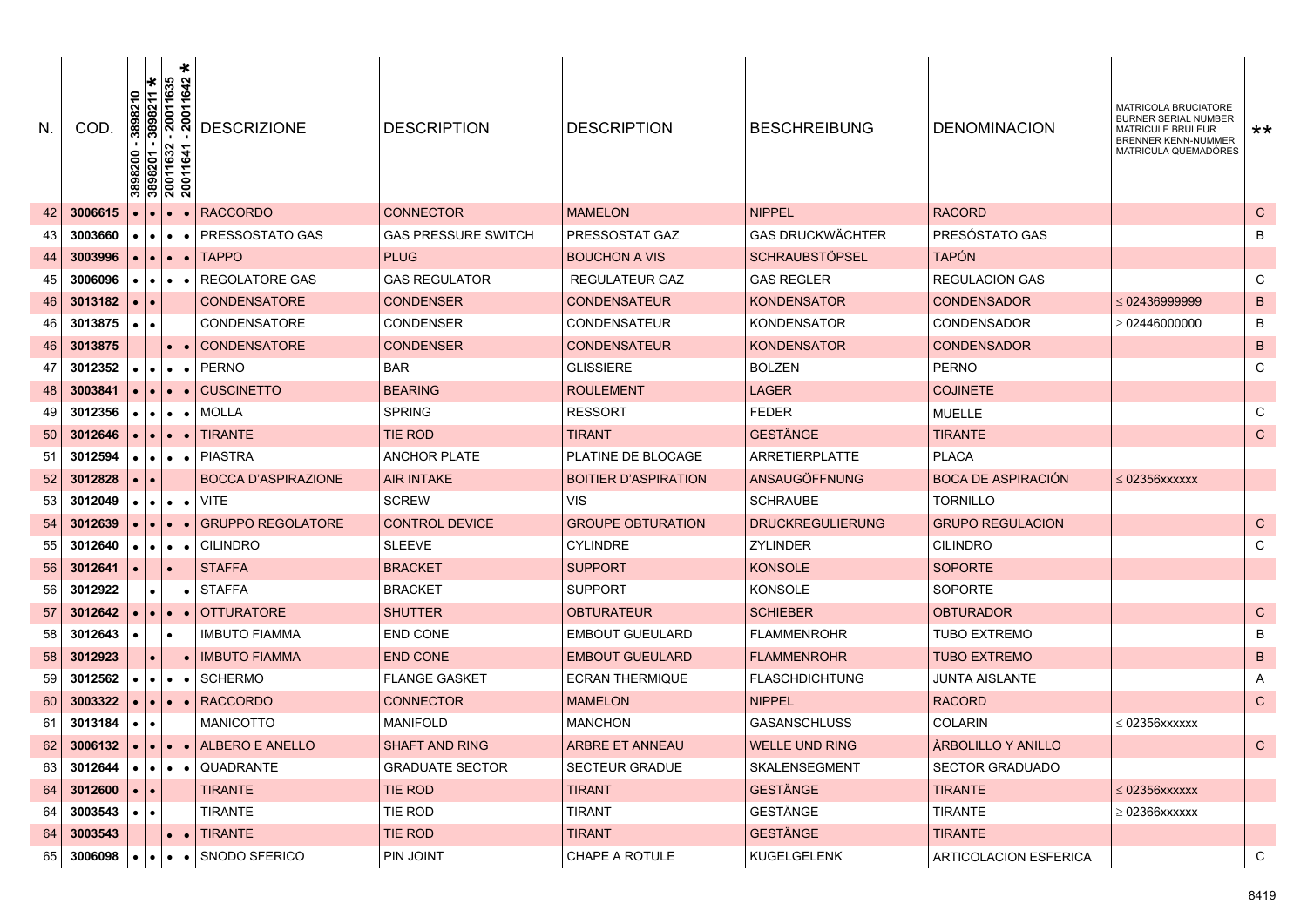| N               | COD.                | 3898210<br>3898200<br>3898201<br>20011632<br>20011641 | 3898211 *<br>20011635<br>20011642<br>1632<br>11641 |           | <b>DESCRIZIONE</b>                                   | <b>DESCRIPTION</b>       | <b>DESCRIPTION</b>           | <b>BESCHREIBUNG</b>      | <b>DENOMINACION</b>       | MATRICOLA BRUCIATORE<br><b>BURNER SERIAL NUMBER</b><br>MATRICULE BRULEUR<br><b>BRENNER KENN-NUMMER</b><br>MATRICULA QUEMADÓRES | **            |
|-----------------|---------------------|-------------------------------------------------------|----------------------------------------------------|-----------|------------------------------------------------------|--------------------------|------------------------------|--------------------------|---------------------------|--------------------------------------------------------------------------------------------------------------------------------|---------------|
| 66              | 3012601             |                                                       | $\bullet$                                          | $\bullet$ | LEVA                                                 | <b>LEVER</b>             | LEVIER                       | <b>HEBEL</b>             | <b>PALANCA</b>            |                                                                                                                                | $\mathsf{C}$  |
| 67              | 3012354             | $\bullet$                                             |                                                    |           | $\bullet$ $\bullet$ LEVA                             | <b>LEVER</b>             | <b>LEVIER</b>                | <b>HEBEL</b>             | <b>PALANCA</b>            |                                                                                                                                | C             |
| 68              | 3012358             | $\bullet$                                             | $\bullet$                                          | $\bullet$ | CAMMA                                                | <b>CAM</b>               | <b>CAME</b>                  | <b>NOCKEN</b>            | <b>EXCÉNTRICO</b>         |                                                                                                                                | ${\bf C}$     |
| 69              | 3012350             |                                                       | $\bullet\bullet\bullet$                            |           | $\bullet$ LEVA                                       | <b>LEVER</b>             | LEVIER                       | <b>HEBEL</b>             | <b>PALANCA</b>            |                                                                                                                                | C             |
| 70              | 3012357             | $\bullet$                                             | $\bullet$                                          |           | • CUSCINETTO                                         | <b>BEARING</b>           | <b>ROULEMENT</b>             | <b>LAGER</b>             | <b>COJINETE</b>           |                                                                                                                                |               |
| 71              | 3012602             | $\bullet$                                             | $\bullet$                                          | $\bullet$ | <b>SUPPORTO</b>                                      | <b>SUPPORT</b>           | <b>SUPPORT</b>               | <b>HALTER</b>            | <b>SOPORTE</b>            |                                                                                                                                |               |
| 72              | 3012603             | $\bullet$ $\vdash$                                    | $\bullet$ 1                                        |           | $\bullet$   PERNO                                    | <b>BAR</b>               | <b>GLISSIERE</b>             | <b>BOLZEN</b>            | <b>PERNO</b>              |                                                                                                                                | $\mathsf{C}$  |
| 73              | 3006097             | $\bullet$ 1                                           | $\bullet$                                          | $\bullet$ | MOLLA                                                | <b>SPRING</b>            | <b>RESSORT</b>               | <b>FEDER</b>             | <b>MUELLE</b>             |                                                                                                                                | C             |
| 74              | 3012647             | $\bullet$                                             | $\bullet$                                          | $\bullet$ | <b>BASETTA</b>                                       | <b>CENTERING SUPPORT</b> | <b>ELEMENT DE CENTRAGE</b>   | <b>ZENTRIERHALTERUNG</b> | <b>SOPORTE</b>            |                                                                                                                                |               |
| 75              | 3003396             |                                                       |                                                    |           | $\bullet$ $\bullet$ $\bullet$   FOTOCELLULA U.V.     | <b>DETECTOR</b>          | PHOTOCELLULE U.V.            | U.V. PHOTOZELLE          | FOTORESISTENCIA           |                                                                                                                                | A             |
| 76              | 3006369             |                                                       | $\bullet$ $\bullet$ $\bullet$                      |           | $\bullet$   POMPA                                    | <b>PUMP</b>              | <b>POMPE</b>                 | <b>PUMPE</b>             | <b>BOMBA</b>              |                                                                                                                                | $\mathsf C$   |
| 77              | 3003409             | $\bullet$                                             |                                                    |           | CAVALLOTTO                                           | U BOLT                   | CAVALIER                     | BÜGELBOLZEN              | <b>FIJACION ELECTRODO</b> | $\leq$ 02356xxxxxx                                                                                                             |               |
| 78              | 3003956             |                                                       |                                                    |           | <b>PROLUNGA PERNO</b>                                | <b>BAR EXTENSION</b>     | <b>RALLONGE DE GLISSIERE</b> | <b>VERLÄNGERUNG</b>      | PROLUNGACIÓN PERNO        | $\leq$ 02356xxxxxx                                                                                                             |               |
| 78              | 3013687             |                                                       |                                                    |           | PROLUNGA PERNO                                       | <b>BAR EXTENSION</b>     | RALLONGE DE GLISSIERE        | VERLÄNGERUNG             | PROLUNGACIÓN PERNO        | $\geq 02366$ xxxxxx                                                                                                            |               |
| 78              | 3013687             |                                                       |                                                    |           | <b>PROLUNGA PERNO</b>                                | <b>BAR EXTENSION</b>     | <b>RALLONGE DE GLISSIERE</b> | <b>VERLÄNGERUNG</b>      | PROLUNGACIÓN PERNO        |                                                                                                                                |               |
| 79              | 3006787             | $\bullet$                                             | $\bullet$                                          |           | $\bullet$   FILTRO                                   | <b>FILTER</b>            | <b>FILTRE</b>                | <b>FILTER</b>            | <b>FILTRO</b>             |                                                                                                                                | A             |
| 80              | 3006292             | $\bullet$                                             | $\bullet$                                          | $\bullet$ | <b>GUARNIZIONE</b>                                   | <b>SEAL</b>              | <b>RONDELLE</b>              | <b>METALLDICHTUNG</b>    | JUNTA                     |                                                                                                                                | B             |
| 81              | 3000805             |                                                       | $\bullet$                                          | $\bullet$ | ORGANO DI TENUTA                                     | <b>PUMP SEAL</b>         | ORGANE D'ETANCHEITE          | <b>WELLENDICHTUNG</b>    | CONJUNTO ESTANQUIDAD      |                                                                                                                                | B             |
| 82              | 3006181             | $\bullet$                                             | $\bullet$                                          | $\bullet$ | <b>RACCORDO</b>                                      | <b>CONNECTOR</b>         | <b>MAMELON</b>               | <b>NIPPEL</b>            | <b>RACORD</b>             |                                                                                                                                | $\mathsf{C}$  |
| 83              | 3006953             |                                                       | $\bullet$ $\bullet$ $\bullet$                      |           | $\bullet$   PRESA                                    | <b>HOLDER</b>            | PRISE CELLULE                | <b>SOCKEL</b>            | CONECTOR                  |                                                                                                                                | B             |
| 84              | 3012002             | $\bullet$                                             | $\bullet$                                          | $\bullet$ | VALVOLA                                              | <b>NEEDLEVALVE</b>       | <b>VANNE POINTEAU</b>        | <b>NADELVENTIL</b>       | VÀLVULA                   |                                                                                                                                |               |
| 85              | 3003592             |                                                       | $\bullet\bullet\bullet$                            |           | $\bullet$   PERNO                                    | <b>BAR</b>               | <b>GLISSIERE</b>             | <b>BOLZEN</b>            | <b>PERNO</b>              |                                                                                                                                | C             |
| 86              | 3007077             |                                                       | $\bullet$ $\bullet$ $\bullet$                      |           | $\bullet$ GUARNIZIONE                                | <b>SEAL</b>              | <b>RONDELLE</b>              | <b>METALLDICHTUNG</b>    | <b>JUNTA</b>              |                                                                                                                                | B             |
| 87              | 3012569             |                                                       |                                                    |           | $\cdot \cdot \cdot$ $\cdot$ COLLETTORE               | <b>MANIFOLD</b>          | <b>COLLECTEUR</b>            | <b>SAMMLER</b>           | COLECTOR                  |                                                                                                                                | C             |
| 88              | 3003681             |                                                       |                                                    |           | $\vert \cdot \vert \cdot \vert \cdot \vert$ RACCORDO | <b>CONNECTOR</b>         | <b>MAMELON</b>               | <b>NIPPEL</b>            | <b>RACORD</b>             |                                                                                                                                | $\mathcal{C}$ |
| 89 I            | $3006722$ $\bullet$ |                                                       | $\bullet$ $\bullet$ $\bullet$                      |           | • RACCORDO                                           | <b>CONNECTOR</b>         | <b>MAMELON</b>               | <b>NIPPEL</b>            | <b>RACORD</b>             |                                                                                                                                | C             |
| 90              | 3013186             |                                                       |                                                    |           | <b>TUBO</b>                                          | <b>TUBE</b>              | <b>TUYAUTERIE</b>            | <b>DRUCKROHR</b>         | <b>TUBO</b>               | $\leq 02126999999$                                                                                                             |               |
| 90 <sub>1</sub> | 3013666             |                                                       |                                                    |           | <b>TUBO</b>                                          | <b>TUBE</b>              | <b>TUYAUTERIE</b>            | <b>DRUCKROHR</b>         | <b>TUBO</b>               | $\geq$ 02136000001;<br>$\leq 02356$ xxxxxx                                                                                     |               |
| 90 <sub>1</sub> | 3013688             |                                                       |                                                    |           | <b>TUBO</b>                                          | <b>TUBE</b>              | <b>TUYAUTERIE</b>            | <b>DRUCKROHR</b>         | <b>TUBO</b>               | $\geq 02366$ xxxxxx                                                                                                            |               |
| 90 <sub>1</sub> | 3013688             |                                                       |                                                    |           | <b>TUBO</b>                                          | TUBE                     | <b>TUYAUTERIE</b>            | <b>DRUCKROHR</b>         | <b>TUBO</b>               |                                                                                                                                |               |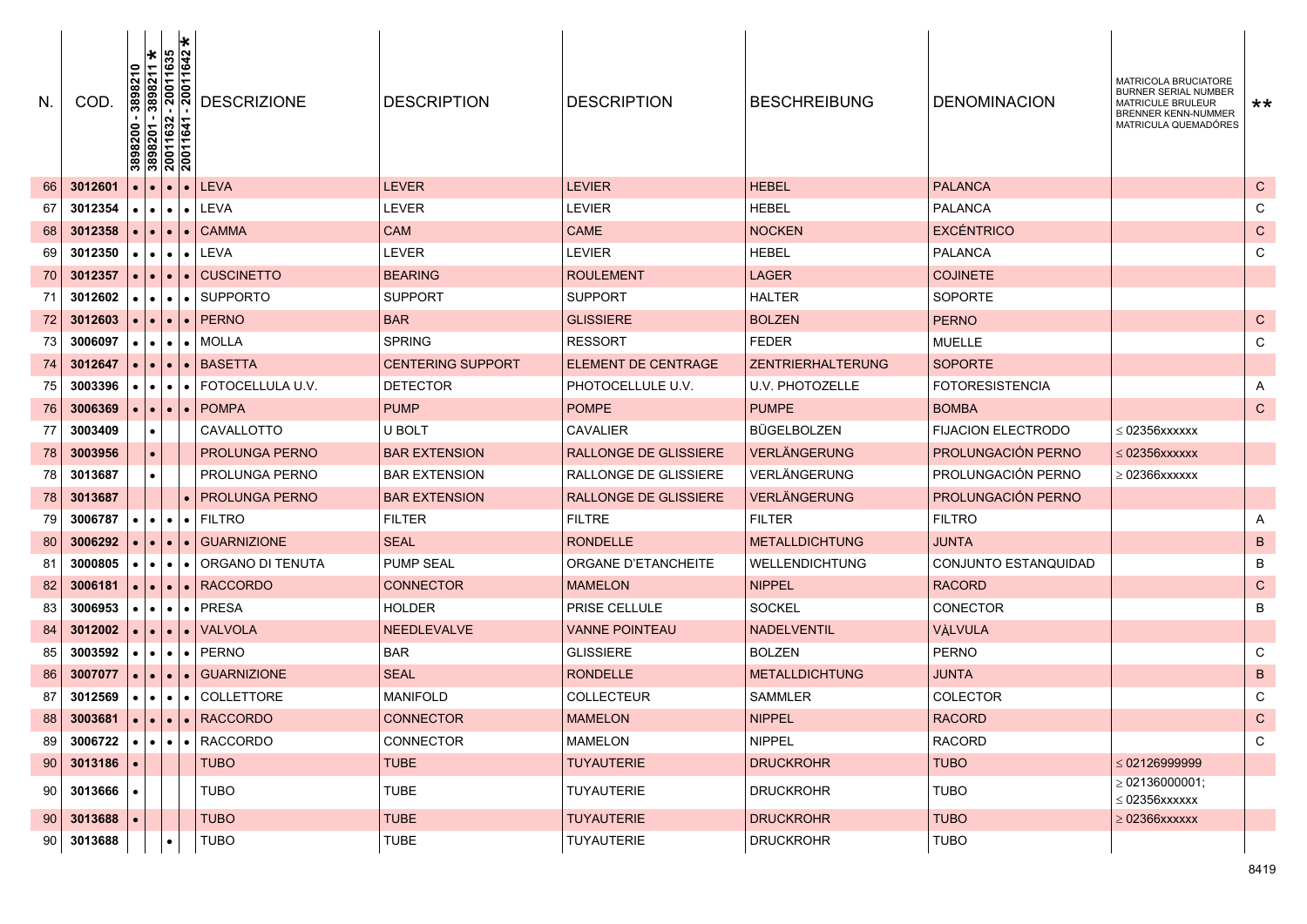| N.  | COD.                        | $\begin{array}{r} \n 3898210 \\ \hline\n 3898211 \text{ } \bigstar \\ \hline\n -20011635 \\ \hline\n -20011642 \end{array}$<br>$\begin{array}{r} \hline 3898200 \\ 3898201 \\ \hline 20011632 \\ 20011641 \end{array},$ |                        | l∗                             | <b>DESCRIZIONE</b>                               | <b>DESCRIPTION</b>      | <b>DESCRIPTION</b>    | <b>BESCHREIBUNG</b>    | <b>DENOMINACION</b>      | MATRICOLA BRUCIATORE<br><b>BURNER SERIAL NUMBER</b><br><b>MATRICULE BRULEUR</b><br><b>BRENNER KENN-NUMMER</b><br>MATRICULA QUEMADÓRES | **           |
|-----|-----------------------------|-------------------------------------------------------------------------------------------------------------------------------------------------------------------------------------------------------------------------|------------------------|--------------------------------|--------------------------------------------------|-------------------------|-----------------------|------------------------|--------------------------|---------------------------------------------------------------------------------------------------------------------------------------|--------------|
| 90  | 3013191                     |                                                                                                                                                                                                                         |                        |                                | <b>TUBO</b>                                      | <b>TUBE</b>             | <b>TUYAUTERIE</b>     | <b>DRUCKROHR</b>       | <b>TUBO</b>              |                                                                                                                                       |              |
| 90  | 3013667                     |                                                                                                                                                                                                                         | $\bullet$              |                                | <b>TUBO</b>                                      | <b>TUBE</b>             | <b>TUYAUTERIE</b>     | <b>DRUCKROHR</b>       | <b>TUBO</b>              | $\geq 02136000001$ :<br>$\leq$ 02356xxxxxx                                                                                            |              |
| 90  | 3013689                     |                                                                                                                                                                                                                         | $\bullet$              |                                | <b>TUBO</b>                                      | <b>TUBE</b>             | <b>TUYAUTERIE</b>     | <b>DRUCKROHR</b>       | <b>TUBO</b>              | $\geq 02366$ xxxxxx                                                                                                                   |              |
| 90  | 3013689                     |                                                                                                                                                                                                                         |                        | $\bullet$                      | <b>TUBO</b>                                      | <b>TUBE</b>             | <b>TUYAUTERIE</b>     | <b>DRUCKROHR</b>       | <b>TUBO</b>              |                                                                                                                                       |              |
| 91  | 3013187                     |                                                                                                                                                                                                                         |                        |                                | <b>TUBO</b>                                      | <b>TUBE</b>             | <b>TUYAUTERIE</b>     | <b>DRUCKROHR</b>       | <b>TUBO</b>              | $\leq 02126999999$                                                                                                                    |              |
| 91  | 3013668                     |                                                                                                                                                                                                                         |                        |                                | <b>TUBO</b>                                      | <b>TUBE</b>             | <b>TUYAUTERIE</b>     | <b>DRUCKROHR</b>       | <b>TUBO</b>              | $\geq 02136000001;$<br>$\leq 02356$ XXXXXX                                                                                            |              |
| 91  | 3013690                     |                                                                                                                                                                                                                         |                        |                                | <b>TUBO</b>                                      | <b>TUBE</b>             | <b>TUYAUTERIE</b>     | <b>DRUCKROHR</b>       | <b>TUBO</b>              | $\geq 02366$ xxxxxx                                                                                                                   |              |
| 91  | 3013690                     |                                                                                                                                                                                                                         | $\bullet$              |                                | <b>TUBO</b>                                      | <b>TUBE</b>             | <b>TUYAUTERIE</b>     | <b>DRUCKROHR</b>       | <b>TUBO</b>              |                                                                                                                                       |              |
| 91  | 3013192                     |                                                                                                                                                                                                                         | $\bullet$              |                                | TUBO                                             | <b>TUBE</b>             | <b>TUYAUTERIE</b>     | <b>DRUCKROHR</b>       | <b>TUBO</b>              | $\leq 02126999999$                                                                                                                    |              |
| 91  | 3013669                     |                                                                                                                                                                                                                         | $\bullet$              |                                | TUBO                                             | <b>TUBE</b>             | <b>TUYAUTERIE</b>     | <b>DRUCKROHR</b>       | <b>TUBO</b>              | $>02136000001$ :<br>$\leq$ 02356xxxxxx                                                                                                |              |
| 91  | 3013691                     |                                                                                                                                                                                                                         | $\bullet$              |                                | <b>TUBO</b>                                      | <b>TUBE</b>             | <b>TUYAUTERIE</b>     | <b>DRUCKROHR</b>       | <b>TUBO</b>              | ≥ 02366xxxxxx                                                                                                                         |              |
| 91  | 3013691                     |                                                                                                                                                                                                                         |                        | $\bullet$                      | <b>TUBO</b>                                      | <b>TUBE</b>             | <b>TUYAUTERIE</b>     | <b>DRUCKROHR</b>       | <b>TUBO</b>              |                                                                                                                                       |              |
| 92  | 3007079                     | $\bullet$                                                                                                                                                                                                               | $\bullet$<br>$\bullet$ | $\bullet$                      | <b>GUARNIZIONE</b>                               | <b>SEAL</b>             | <b>RONDELLE</b>       | <b>METALLDICHTUNG</b>  | <b>JUNTA</b>             |                                                                                                                                       | B            |
| 93  | 3013188                     |                                                                                                                                                                                                                         |                        | $\bullet\bullet\bullet\bullet$ | <b>RACCORDO</b>                                  | <b>CONNECTOR</b>        | <b>MAMELON</b>        | <b>NIPPEL</b>          | <b>RACORD</b>            |                                                                                                                                       | C            |
| 94  | 3003006                     |                                                                                                                                                                                                                         | $\bullet$<br>$\bullet$ | $\bullet$                      | <b>PERNO</b>                                     | <b>BAR</b>              | <b>GLISSIERE</b>      | <b>BOLZEN</b>          | <b>PERNO</b>             |                                                                                                                                       | $\mathsf{C}$ |
| 95  | 3006784                     |                                                                                                                                                                                                                         | $\bullet$<br>$\bullet$ |                                | $\bullet$ RACCORDO                               | <b>CONNECTOR</b>        | <b>MAMELON</b>        | <b>NIPPEL</b>          | <b>RACORD</b>            |                                                                                                                                       | C            |
| 96  | 3012310                     |                                                                                                                                                                                                                         | $\bullet$              | $\bullet$ l<br>$\bullet$       | <b>COMMUTATORE</b>                               | <b>SELECTOR SWITCH</b>  | <b>COMMUTATOR</b>     | <b>WAHLSCHALTER</b>    | <b>CONMUTADOR</b>        |                                                                                                                                       |              |
| 97  | 3013526                     |                                                                                                                                                                                                                         | $\bullet$<br>$\bullet$ | $\bullet$                      | RELÈ                                             | <b>RELAY</b>            | <b>RELAIS</b>         | <b>RELAIS</b>          | RELÉ                     |                                                                                                                                       |              |
| 98  | 3012368                     |                                                                                                                                                                                                                         | $\bullet$              | $\bullet$                      | $\bullet$ RELE                                   | <b>RELAY</b>            | <b>RELAIS</b>         | <b>RELAIS</b>          | <b>RELÉ</b>              |                                                                                                                                       |              |
| 99  | 3003935                     | $\bullet$                                                                                                                                                                                                               | $\bullet$<br>$\bullet$ |                                | $\bullet$ ZOCCOLO                                | <b>CONTROL BOX BASE</b> | SOCLE                 | <b>SOCKEL</b>          | ZOCALO                   |                                                                                                                                       |              |
| 100 | 3014216                     |                                                                                                                                                                                                                         | $\bullet$              | $\bullet$<br>$\bullet$         | <b>SUPPORTO</b>                                  | <b>SUPPORT</b>          | <b>SUPPORT</b>        | <b>HALTER</b>          | <b>CORCHETE</b>          |                                                                                                                                       |              |
| 101 | 3007164                     | $\bullet$                                                                                                                                                                                                               |                        |                                | <b>GUARNIZIONE</b>                               | <b>SEAL</b>             | <b>RONDELLE</b>       | <b>METALLDICHTUNG</b>  | JUNTA                    | > 02136000001                                                                                                                         | B            |
| 101 | 3007164                     |                                                                                                                                                                                                                         | $\bullet$              | $\bullet$                      | <b>GUARNIZIONE</b>                               | <b>SEAL</b>             | <b>RONDELLE</b>       | <b>METALLDICHTUNG</b>  | <b>JUNTA</b>             |                                                                                                                                       | B            |
| 102 | $3013462 \cdot \cdot \cdot$ |                                                                                                                                                                                                                         |                        |                                | RACCORDO GIREVOLE                                | SWIVEL FITTING          | <b>TOURNANT</b>       | <b>DREHANSCHLUSS</b>   | <b>EMPALME GIRATORIO</b> | $\geq 02136000001$                                                                                                                    | C            |
| 102 | 3013462                     |                                                                                                                                                                                                                         |                        | $\bullet$                      | · RACCORDO GIREVOLE                              | <b>SWIVEL FITTING</b>   | <b>TOURNANT</b>       | <b>DREHANSCHLUSS</b>   | <b>EMPALME GIRATORIO</b> |                                                                                                                                       | $\mathsf{C}$ |
| 103 | 3013185                     | $\bullet$                                                                                                                                                                                                               | $\bullet$              |                                | <b>RACCORDO</b>                                  | <b>CONNECTOR</b>        | MAMELON               | <b>NIPPEL</b>          | <b>RACORD</b>            | $\geq 02136000001$                                                                                                                    | C            |
| 103 | 3013185                     |                                                                                                                                                                                                                         |                        |                                | $\bullet$   $\bullet$   RACCORDO                 | <b>CONNECTOR</b>        | <b>MAMELON</b>        | <b>NIPPEL</b>          | <b>RACORD</b>            |                                                                                                                                       | $\mathsf{C}$ |
| 104 | 3013671                     |                                                                                                                                                                                                                         |                        |                                | $\bullet   \bullet   \bullet   \bullet  $ STAFFA | <b>BRACKET</b>          | <b>SUPPORT</b>        | <b>KONSOLE</b>         | SOPORTE                  |                                                                                                                                       |              |
| 105 | 3014157                     | $\bullet$ $\bullet$ $\bullet$ $\bullet$                                                                                                                                                                                 |                        |                                | $\bullet$ RELÈ + ZOCCOLO                         | <b>RELAY + BASE</b>     | <b>RELAIS + SOCLE</b> | <b>RELAIS + SOCKEL</b> | RELÉ + ZOCALO            |                                                                                                                                       |              |